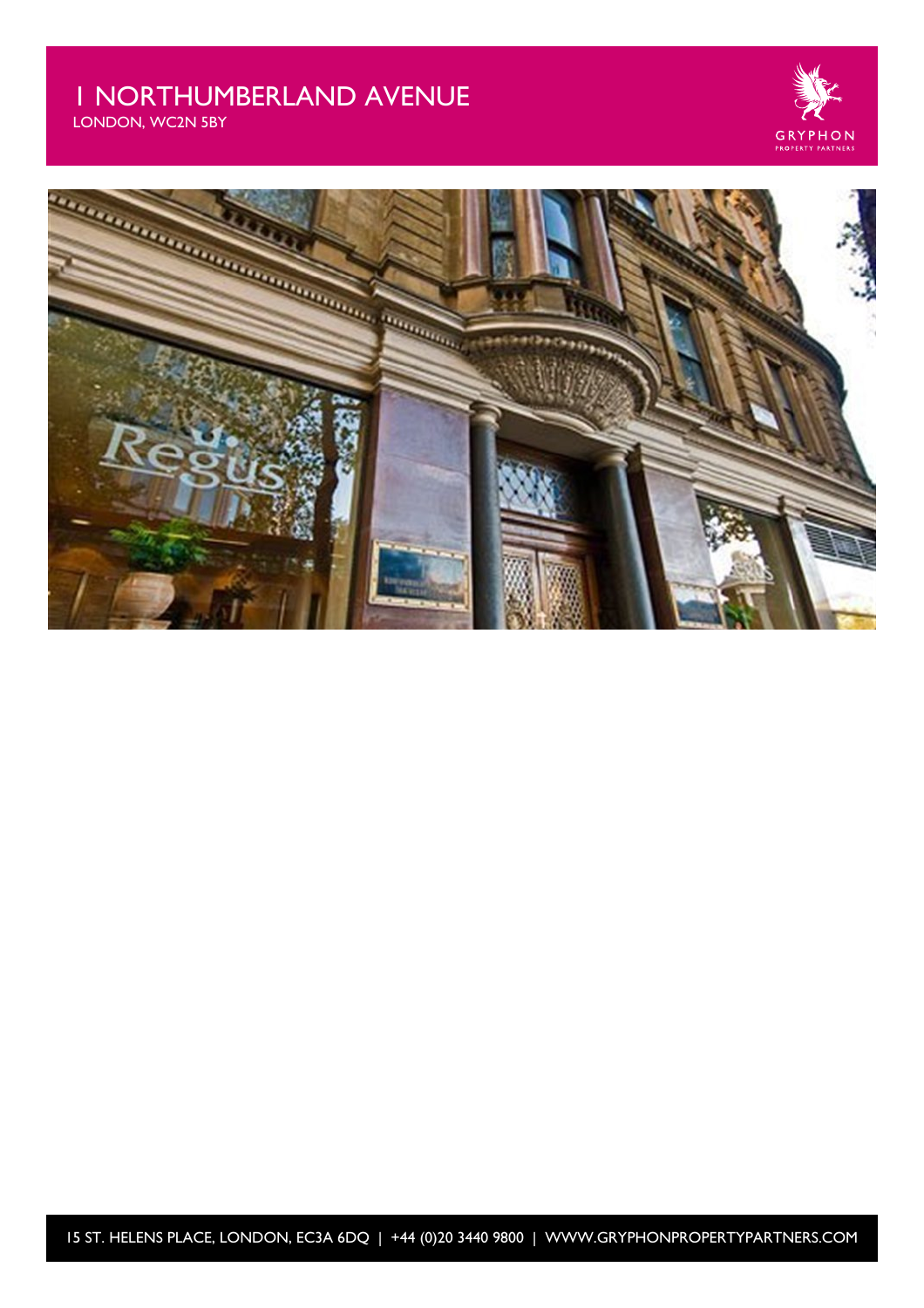### **DESCRIPTION**

The London Trafalgar Square business centre is located in the heart of London's lively West End, an area populated with a variety of businesses, especially those with a connection to media and film. Other surrounding businesses include learned societies, think tanks, legal institutions and company headquarters. Lying to the west of the City of London's financial district, the area has also become a hub for hedge fund operators. Situated just off Trafalgar Square, many of the centre's offices have views of the square and its statues. This vibrant location is a short walk from the world-famous theatres, bars and restaurants of Covent Garden and Soho and from the river Thames. Owing to its instantly recognisable address, the centre is popular with international businesses.

### **LOCATION**

By Road: Follow arterial routes to central London.Follow road signs to Trafalgar Square.Northumberland Avenue runs into the south eastern corner of Trafalgar Square.The center is located at the corner of Northumberland Avenue and Whitehall.Parking is available near the center.By Air:

45 minute drive from London City Airport.

From Heathrow - Piccadilly line to Piccadilly Circus or Heathrow Express to Paddington, then taxi to Trafalgar Square.

By Public Transport:

10 minute taxi or tube ride from Victoria Station.

Two minute walk from Charing Cross Station for Bakerloo, Jubilee and Northern lines and for main line services.

Take the Strand exit out of the station and turn left towards Whitehall.

Northumberland Avenue is the first turning on the left.

10 minute taxi or tube ride from Waterloo Station.

### SPECIFICATION/AMENITIES

- <sup>-</sup> 24hr access
- IT. Telecoms and Free secure WiFi
- Printers, scanners and photocopiers
- Dedicated specialist support from our helpful centre teams
- Fully furnished with kitchen facilities